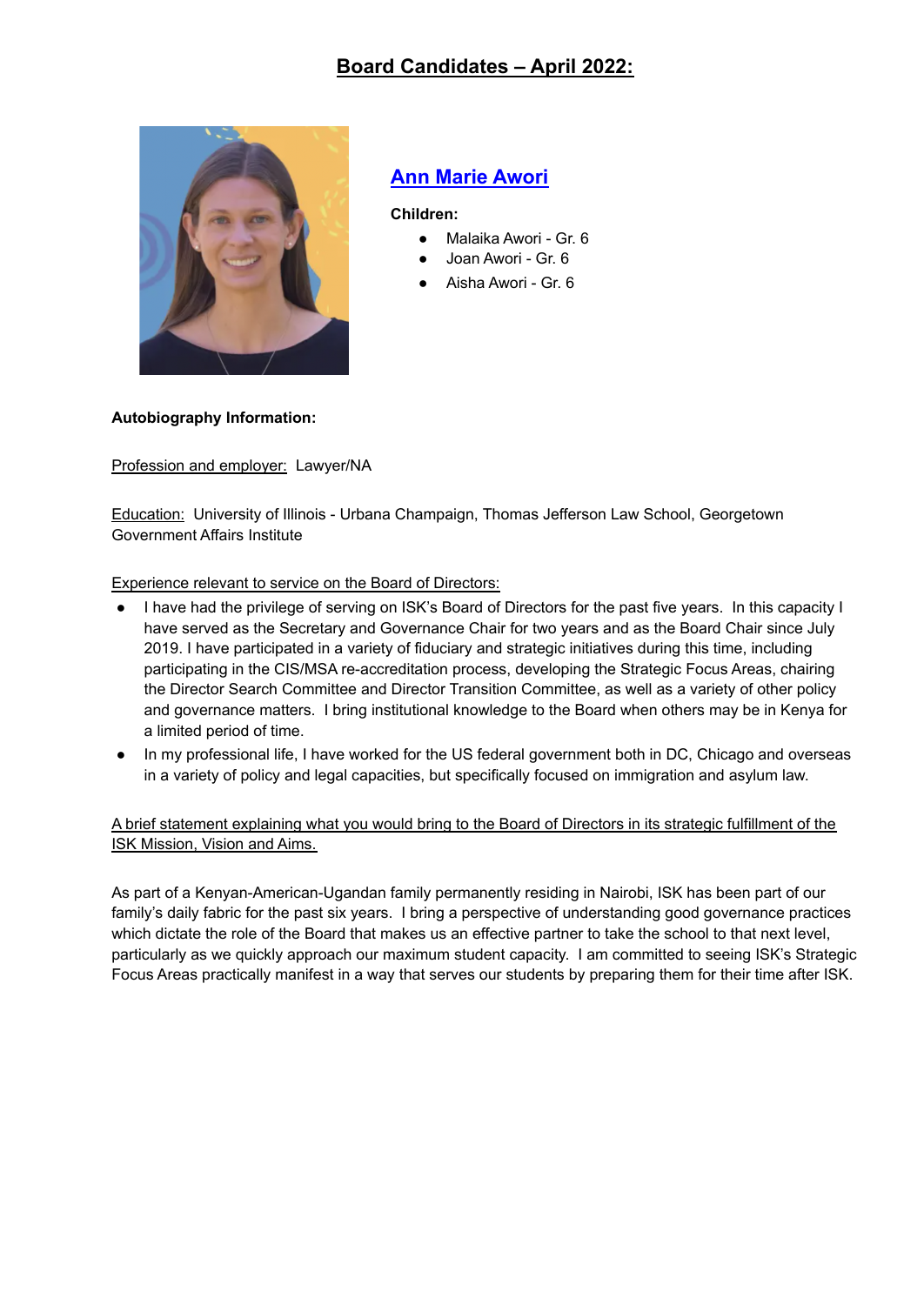

### **Bryce Fort**

**Children:**

- Connor Fort Gr. 4
- Kaitlyn Fort Gr. 1

#### **Autobiography Information:**

Profession and employer: Finance, Emerging Capital Partners

**Education:** BS Computer Engineering, Lehigh University

Experience relevant to service on the Board of Directors:

- Current ISK Board Member
- Other Board Directorship in Kenya include: ArtCaffe, Wananchi Group (Zuku), Proto Energy (ProGas), Grain Bulk Handlers Limited and Java House (2012-17).
- Other Board Directorship outside of Kenya include: Maarifa Education, IHS Towers and Mukuru

#### A brief statement explaining what you would bring to the Board of Directors in its strategic fulfillment of the ISK Mission, Vision and Aims.

I am excited about the opportunity to rejoin the Board and help support the school's success. While my family and I are expats, we are also long-term residents, having lived in Kenya for 7 years. In addition, as a business owner here, we have a long-term horizon and expect our elementary school children will progress through high school at ISK before heading to college. As such, I have a keen interest in ensuring that all levels of the school deliver the student-focused support and academic excellence needed to ensure that students are enriched by their time at ISK and are well positioned to excel wherever they go next.

To do so, I would bring the experience gained from my history of board work with numerous companies in Kenya and with education institutions in East Africa. In addition to serving on the board of ISK, over the past 10 years, I have served on the boards of five companies in Kenya, including Java House, ArtCaffe and Zuku. This has afforded me hands-on experience in navigating the opportunities and challenges of building successful institutions in Kenya which I would bring to the ISK board. In addition, I have also served on numerous sub-committees including finance, audit and HR.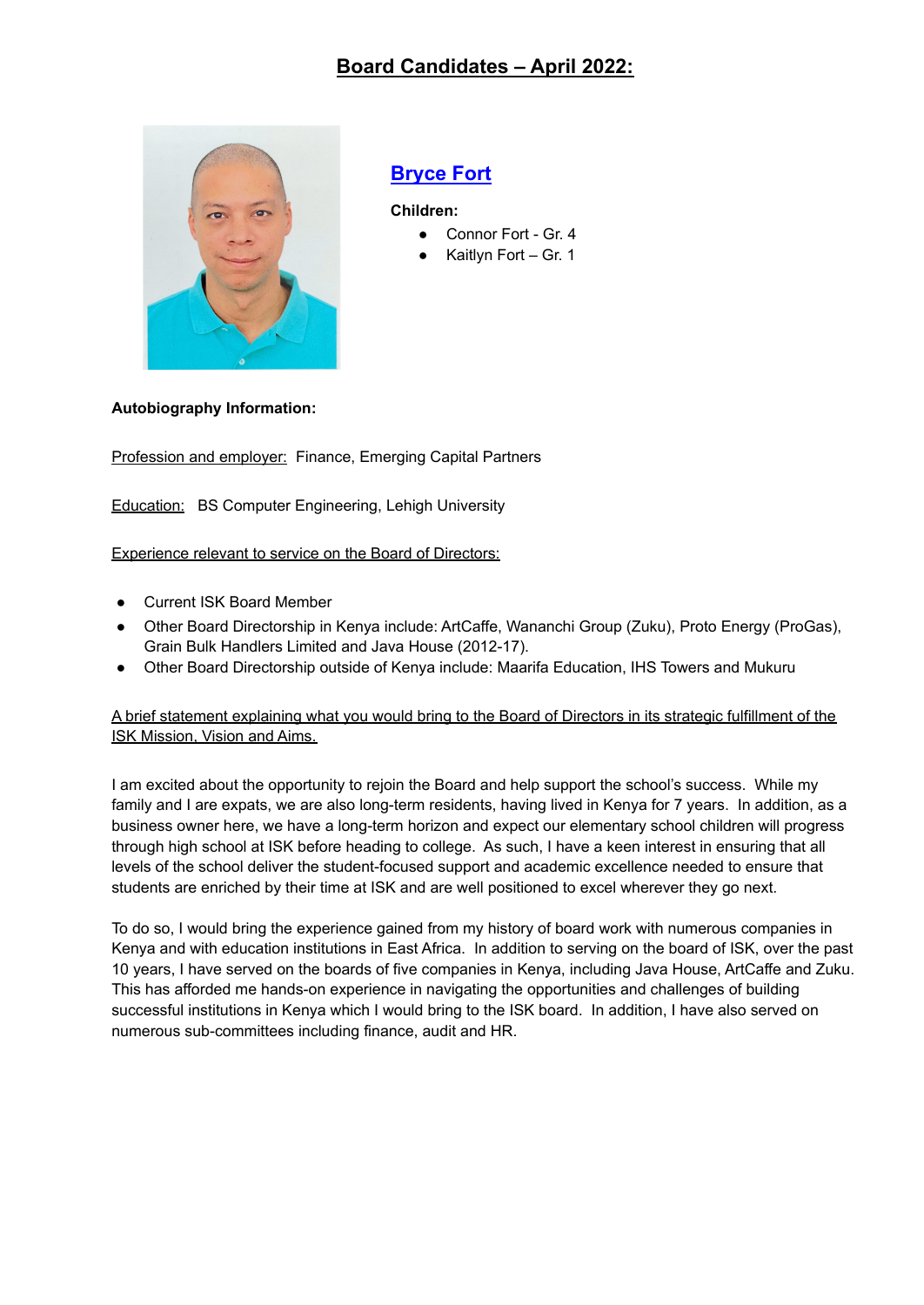

# **John Njenga**

#### **Children:**

- Justin Njenga Gr. 8
- Grace Njenga Gr. 5
- Sadie Njenga Gr. 3
- Maximus Njenga Kdg

#### **Autobiography Information:**

Profession and employer: Foreign Service Medical Provider/Medical Attache-U.S Department of State

Education: Doctor of Medical Science, Master of Public Health, Master of Science in Counseling

#### Experience relevant to service on the Board of Directors:

I was a member of the Board of Directors at the American School in Brasilia (EAB) from 2019-2020. We recruited and hired a new head of school during that time while implementing a multi-million dollar modernization project at EAB. I also helped establish and was co-chair of the diversity and inclusion task force whose intention was to help students get enriched with the unique opportunity that an international school provides. In early 2017, I filled in as a board member for five months at Baku International School (BIS) in Azerbaijan. The brief experience is what spurred me to pursue serving at EAB.

A brief statement explaining what you would bring to the Board of Directors in its strategic fulfillment of the ISK Mission, Vision and Aims.

ISK has an international reputation as a mature international academic institution and that's the reason that we have our children enrolled in the school. I want to bring my experience as a board member to nurture, empower and enhance the school's outstanding reputation. The twenty-first century brings opportunities and challenges, including global warming, global pandemic, automation, to name a few, and I would like to be part of the solution. The covid-19 pandemic affecting everyone worldwide reminds us how interwoven the world is and how global thinking can help address future needs. The experience serving in several school boards with diverse needs, missions, visions, aims coupled with my background in public health, counseling, and medicine, would be an additional asset as ISK continues to position itself as a leader in cutting edge 21st century education. If given the opportunity to serve, I plan to listen to the current board members, school administrators, and the community to learn about the plans and endeavors, challenges, strengths that ISK has to be better positioned in being part of the solutions. One of the valuable strengths that I plan on bringing to the table is a passion for education, networking, collaboration, and teamwork (a team-based approach to solving or enhancing success).